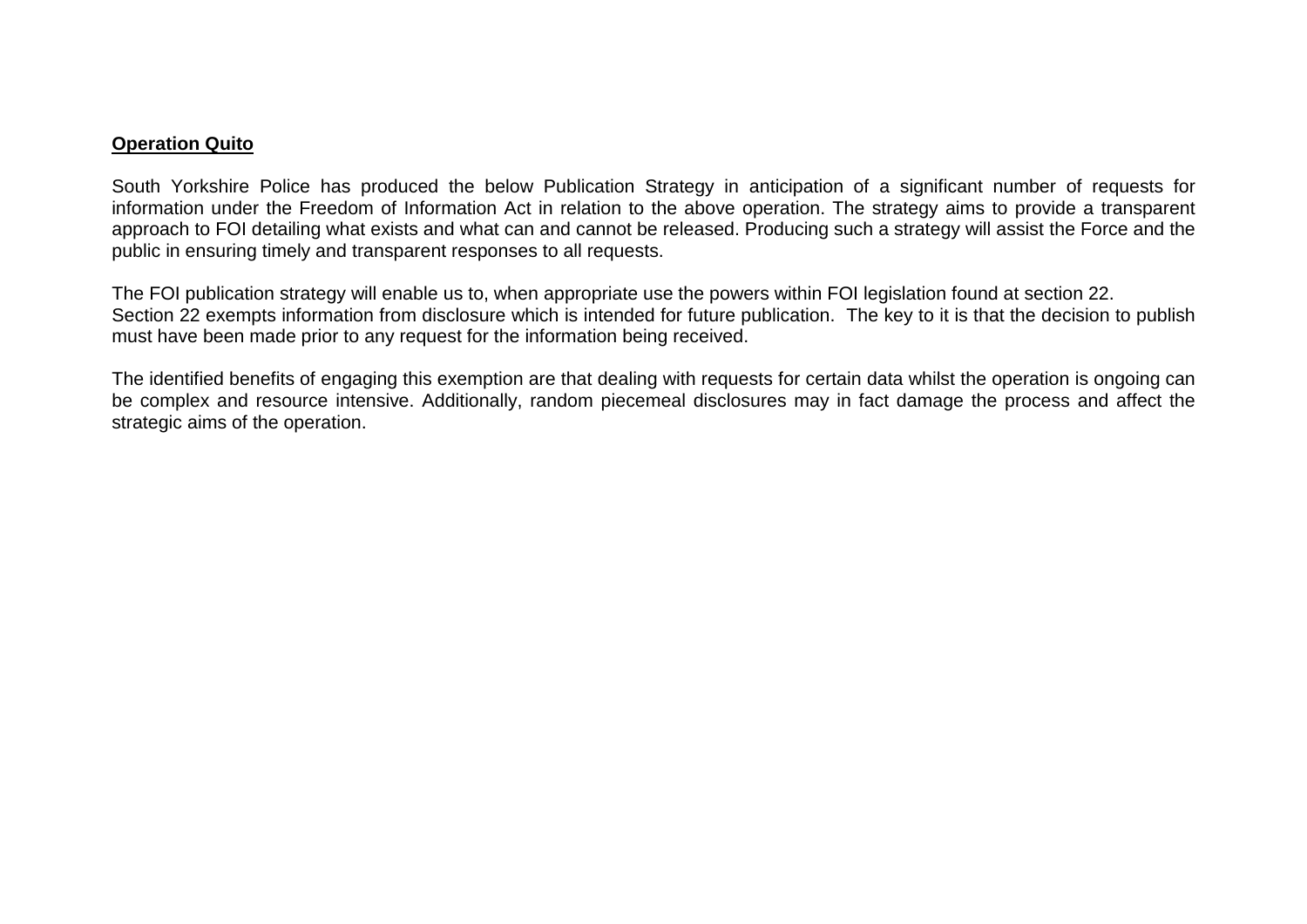| <b>Category</b>        | <b>Types of Information</b>                                                                                           | <b>Publication Strategy</b>                                                                                                                                                                                         |
|------------------------|-----------------------------------------------------------------------------------------------------------------------|---------------------------------------------------------------------------------------------------------------------------------------------------------------------------------------------------------------------|
| Communications         | Press/media releases<br>$\bullet$                                                                                     | Such communications will be released on an ongoing basis – standard<br>media strategies and considerations apply                                                                                                    |
|                        | Correspondence<br>with<br>outside<br>agencies<br>(such<br>Local<br>as<br>Authority)<br><b>Internal Communications</b> | Information will not be released while the operation is ongoing.<br>When the operation, including any related activity, has concluded<br>consideration will be given to releasing information listed subject to any |
| Strategy and<br>Policy | <b>Communication/Media Strategies</b><br><b>Operational strategies</b>                                                | relevant exemptions under the Freedom of Information Act 2000 and<br>consulting with relevant third parties as necessary.                                                                                           |
| <b>Decision Making</b> | <b>Gold Group Minutes</b><br>$\bullet$<br>Minutes of joint strategy<br>meetings<br>Policing plans                     |                                                                                                                                                                                                                     |
| Finance                | Costings associated with the<br>operation including but not limited<br>to;                                            | SYP recognise the understandable public interest as regards how<br>much in terms of police resources, and by extension, public funds, will<br>be expended in achieving the goals of Operation Quito.                |
|                        | Cost of policing protests<br>The total of the addition cost to<br>SYP i.e. not included in standard<br>time           | Many actual costs will not be known until some time after the operation<br>is concluded and all invoices/claims have been received and<br>accounting has been completed.                                            |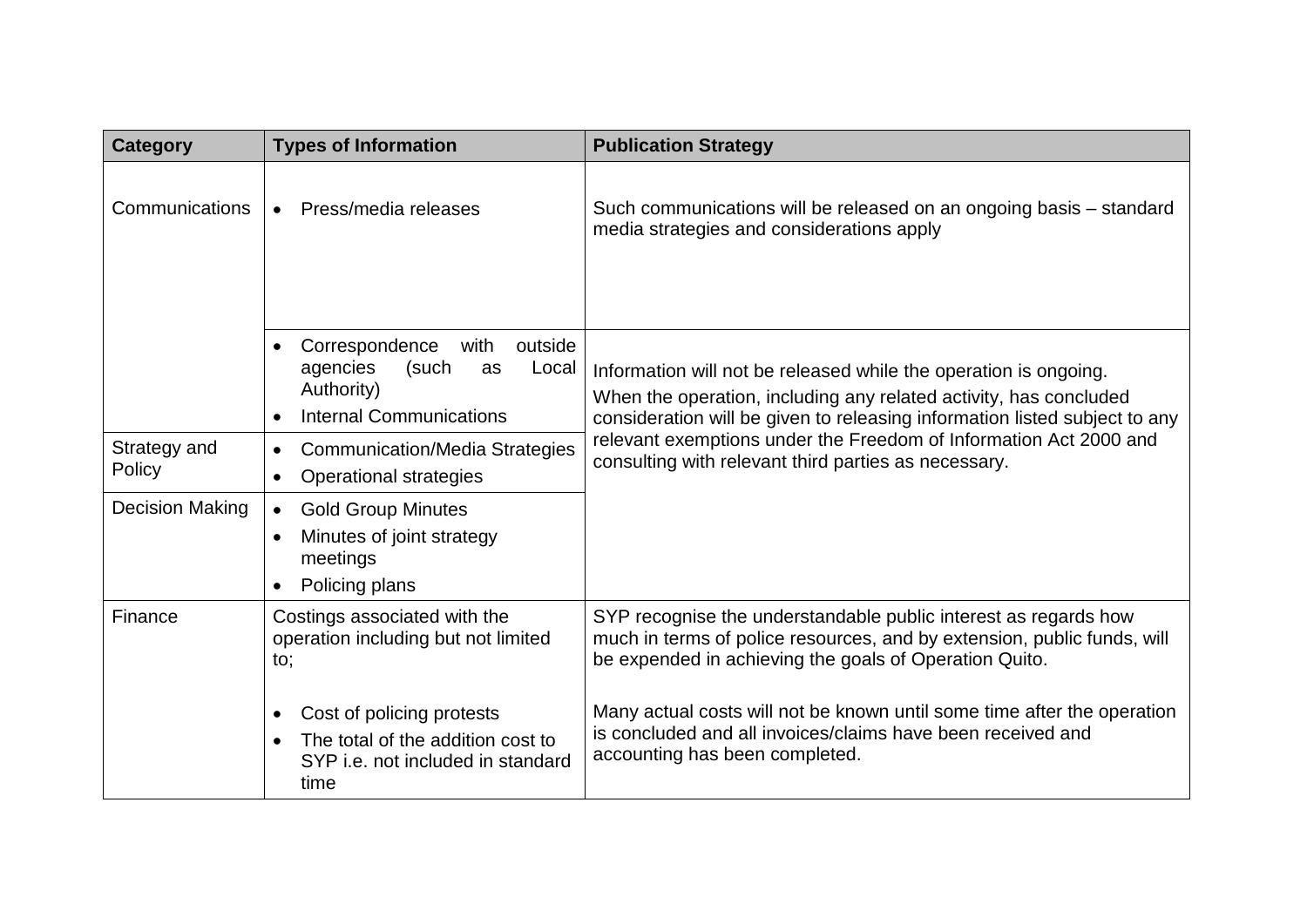| <b>Category</b>         | <b>Types of Information</b>                                                                                                                                       | <b>Publication Strategy</b>                                                                                                                                                                                                                                                                                                                                                                                       |
|-------------------------|-------------------------------------------------------------------------------------------------------------------------------------------------------------------|-------------------------------------------------------------------------------------------------------------------------------------------------------------------------------------------------------------------------------------------------------------------------------------------------------------------------------------------------------------------------------------------------------------------|
|                         | Any travelling/accommodation<br>$\bullet$<br>costs<br>Budget and overspend/under<br>spend<br>Legal costs                                                          | Please note a figure for 'standard time' worked by all Officers/Staff<br>engaged on Operation Quito, will not be held by the Force and to<br>produce this would be excessive and impracticable.                                                                                                                                                                                                                   |
| Staffing                | Resource allocations<br>Number and position<br>within the organisation<br>that worked on Operation<br>Quito                                                       | Again, this figure cannot be provided until the operation is concluded<br>as numbers will change throughout.                                                                                                                                                                                                                                                                                                      |
| Operational<br>Activity | Number of arrests,<br>charges, convictions<br>Injuries to officers<br>Injuries to members of the<br>public, including agency<br>workers<br>Damage to any property | Such information, where it has been identified and recorded by the<br>force (particularly in relation to injuries to members of the public and<br>damage to property) will be published as part of the SIO's debrief<br>Report (see below). All disclosure to be made subject to any relevant<br>exemptions under the Freedom of Information Act 2000 and consulting<br>with relevant third parties as necessary. |
| Outcome/Review          | <b>Public facing SIO Debrief</b><br>Report                                                                                                                        | Matters relevant to specific policing issues and sensitive strategic<br>matters will not appear within any publicly circulated review document<br>until the operation and any associated subsequent proceedings are<br>fully complete. Disclosure to be made subject to any relevant<br>exemptions under the Freedom of Information Act 2000 and consulting<br>with relevant third parties as necessary.          |